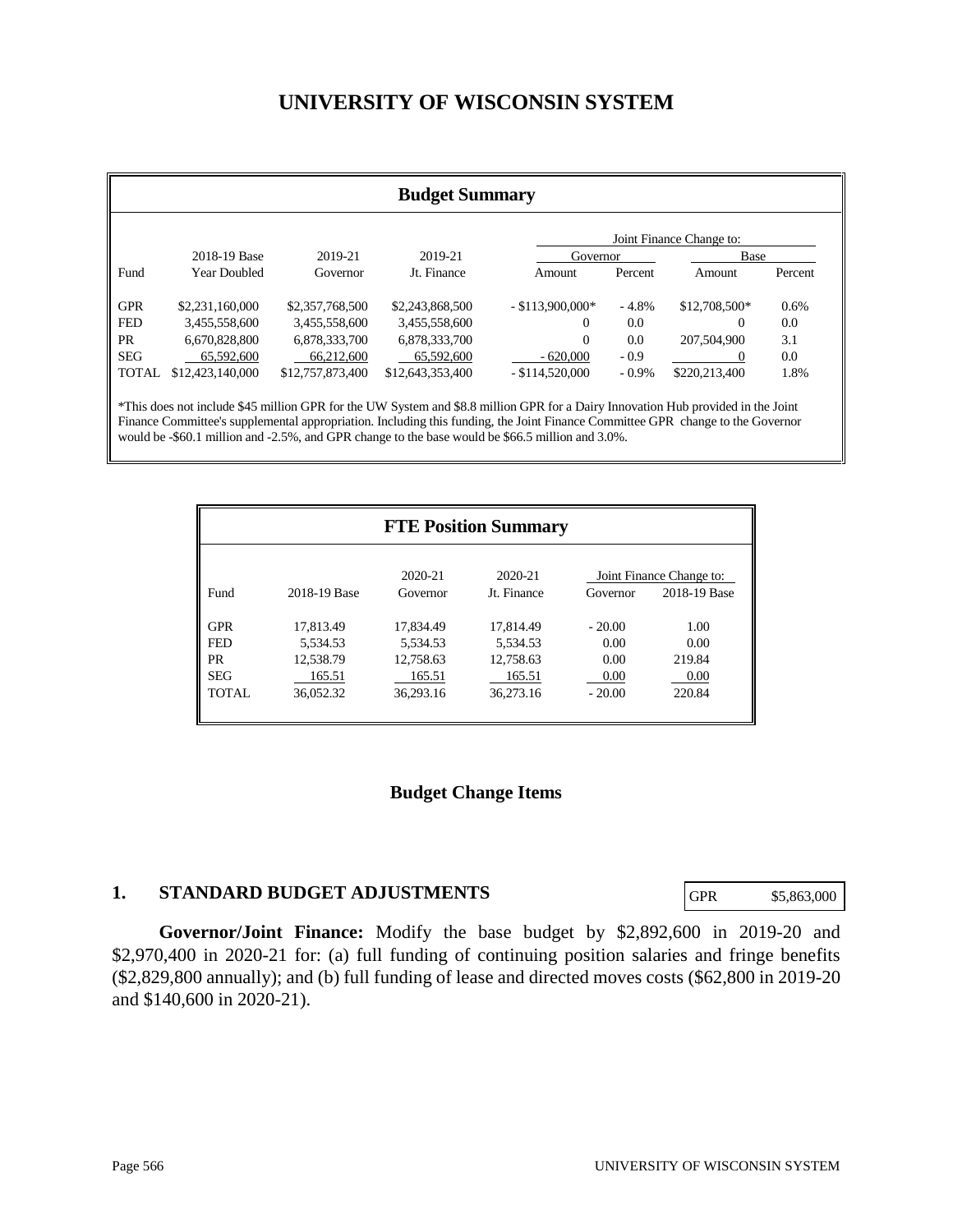#### **2. RESIDENT UNDERGRADUATE TUITION FREEZE** [LFB Paper 755]

|            | Governor<br>(Chg. to Base) | <b>Jt. Finance</b><br>(Chg. to Gov) | <b>Net Change</b> |
|------------|----------------------------|-------------------------------------|-------------------|
| <b>GPR</b> | \$50,400,000               | $-$ \$50,400,000                    | \$0               |

Governor: Prohibit the Board of Regents of the UW System from charging resident undergraduates enrolled in an institution or college campus in the 2019-20 or 2020-21 academic year more in tuition than it charged resident undergraduates enrolled in that institution or college campus in the 2018-19 academic year. Provide \$16,800,000 in 2019-20 and \$33,600,000 in 2020- 21.

Beginning in the 2013-15 biennium, each biennial budget act has prohibited increases in resident undergraduate tuition rates. The administration estimates that a 1% increase in resident undergraduate tuition would result in an increase in tuition revenues of approximately \$8.4 million. The administration indicates the funds provided under the bill are intended to replace resident undergraduate tuition revenue which could have been generated based on a tuition increase of 2% in each year of the biennium.

**Joint Finance:** Delete \$16,800,000 in 2019-20 and \$33,600,000 in 2020-21, but still prohibit the Board of Regents from charging resident undergraduates enrolled in an institution or college campus in the 2019-20 or 2020-21 academic year more in tuition than it charged resident undergraduates enrolled in that institution or college campus in the 2018-19 academic year.

#### **3. STUDENT SUCCESS AND ATTAINMENT** [LFB Paper 756]

|            | Governor<br>(Chg. to Base) | <b>Jt. Finance</b><br>(Chg. to Gov) | <b>Net Change</b> |
|------------|----------------------------|-------------------------------------|-------------------|
| <b>GPR</b> | \$45,000,000               | $-$ \$45,000,000                    | \$0               |

**Governor:** Provide \$20,000,000 in 2019-20 and \$25,000,000 in 2020-21 in the UW System's general program operations appropriation. Require the Board of Regents to allocate this funding to advance student success and attainment.

Executive budget documents indicate that initiatives supported by this funding could include time to degree, advising, and participation in internships, undergraduate research, and community partnerships.

**Joint Finance:** Delete provision. Instead, provide \$22,500,000 in 2019-20 and \$22,500,000 in 2020-21 in the Joint Committee on Finance supplemental appropriation for release to the UW System upon submission of a plan by the UW System for the use of this funding. The fiscal effect of this item is shown under Program Supplements.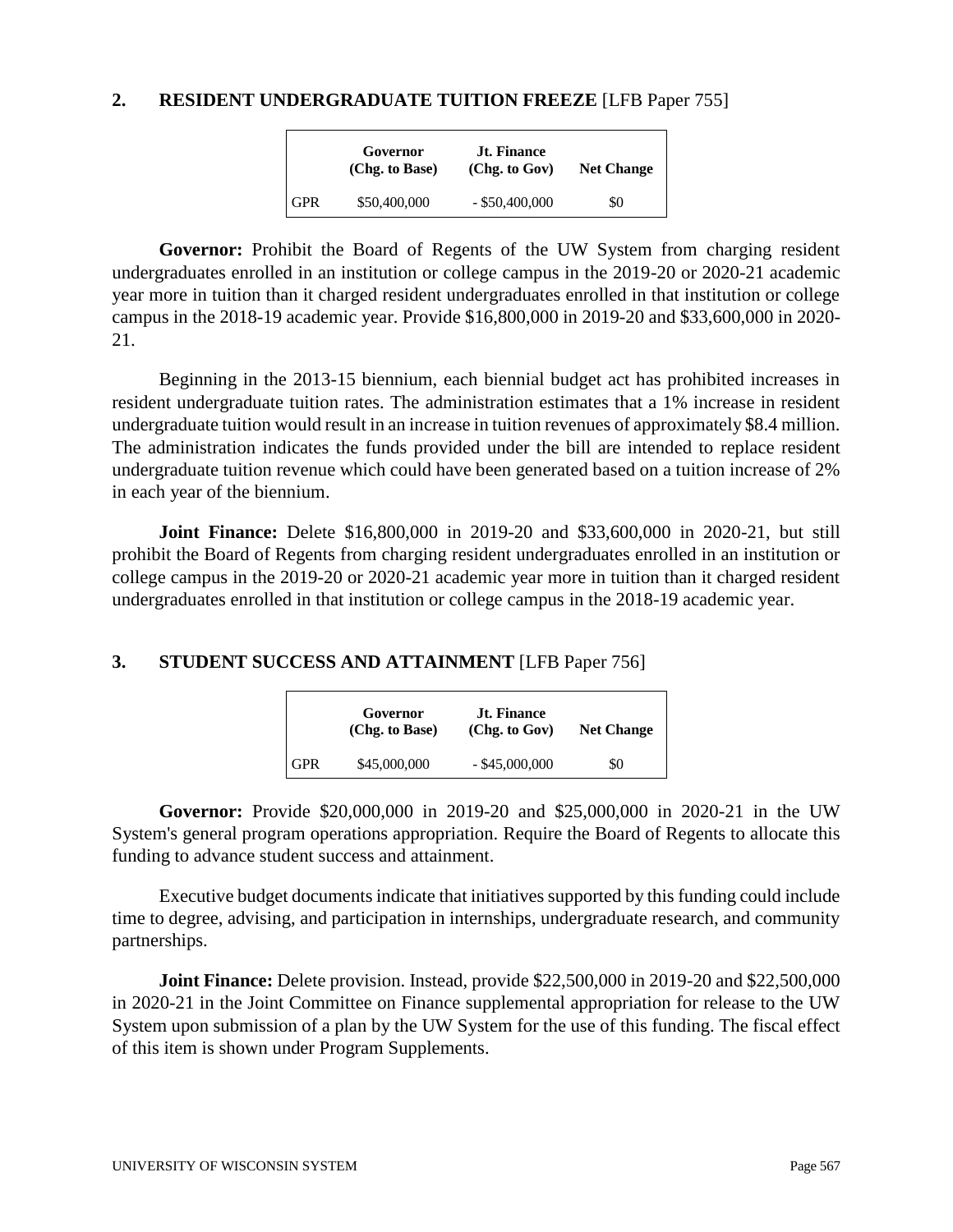### **4. NURSE EDUCATORS** [LFB Paper 757]

|            | Governor<br>(Chg. to Base) | <b>Jt. Finance</b><br>(Chg. to Gov) | <b>Net Change</b> |
|------------|----------------------------|-------------------------------------|-------------------|
| <b>GPR</b> | \$10,000,000               | $-$ \$10,000,000                    | \$0               |

Governor: Provide \$10,000,000 in 2019-20 in a new continuing appropriation for a nurse educators program. Require the Board of Regents to establish a nurse educator program that provides: (a) fellowships to students who enroll in programs for degrees in doctor of nursing practice or doctor of philosophy in nursing; (b) postdoctoral fellowships to recruit faculty for system nursing programs; and (c) educational loan repayment assistance to recruit and retain faculty for system nursing programs. Specify that the program require individuals who receive fellowships or loan repayment assistance under the program to make a commitment to teach for three consecutive years in a UW-System nursing program.

**Joint Finance:** Delete provision.

## **5. DAIRY INNOVATION HUB**

**Joint Finance:** Provide \$1,000,000 GPR in 2019-20 and \$7,800,000 GPR in 2020-21 in the Joint Committee on Finance supplemental appropriation for release to the UW System upon request and approval by the Committee. The fiscal effect of this item is shown under Program Supplements.

#### **6. REESTIMATE DEBT SERVICE**

**Governor/Joint Finance:** Provide \$3,390,700 GPR and \$8,230,700 PR in 2019-20 and \$3,159,200 GPR and \$12,265,200 PR in 2020-21 to reestimate debt service costs.

| <b>GPR</b> | \$6,549,900  |
|------------|--------------|
| <b>PR</b>  | 20,495,900   |
| Total      | \$27,045,800 |

## **7. ADDITIONAL UW COLLEGES FUNDING** [LFB Paper 758]

|            | Governor<br>(Chg. to Base) | <b>Jt. Finance</b><br>(Chg. to Gov) | <b>Net Change</b> |
|------------|----------------------------|-------------------------------------|-------------------|
| <b>GPR</b> | \$5,000,000                | $-$ \$5,000,000                     | \$0               |

**Governor:** Provide \$2,500,000 in 2019-20 and in 2020-21 in the UW System's general program operations appropriation. Require the Board of Regents to allocate at least \$2.5 million of this funding in each fiscal year to the UW Colleges for student support services. Specify that this be in addition to any other amount allocated to UW Colleges by the Board and that this allocation be a bona fide increase of funding to the UW Colleges above the level that would otherwise have been provided.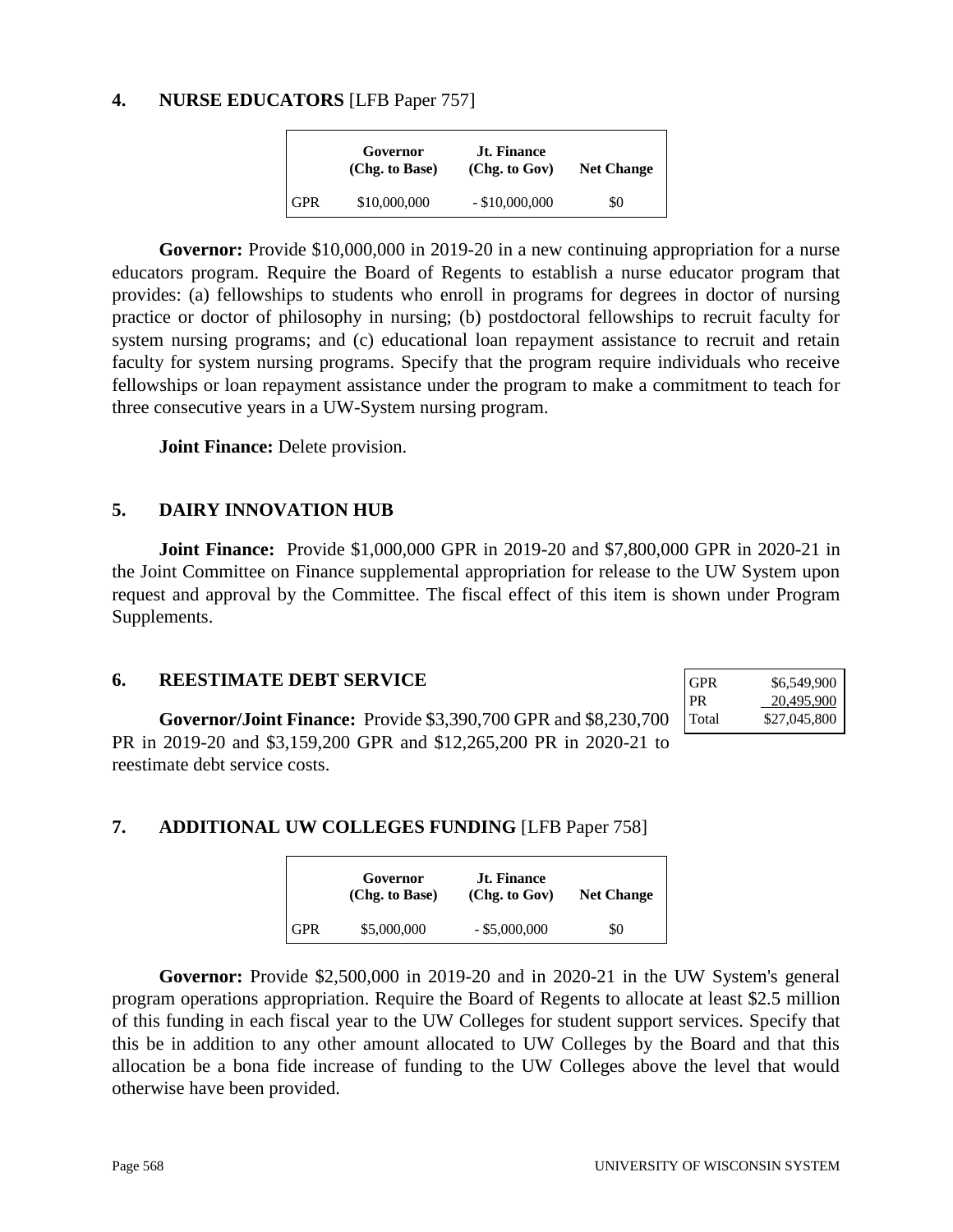## **8. UW-EXTENSION COOPERATIVE COUNTY AGRICULTURE AGENTS** [LFB Paper 759]

|            | Governor<br>(Chg. to Base) | <b>Jt. Finance</b><br>(Chg. to Gov)<br><b>Funding Positions Funding Positions Funding Positions</b> |     | <b>Net Change</b> |
|------------|----------------------------|-----------------------------------------------------------------------------------------------------|-----|-------------------|
| <b>GPR</b> |                            | $$3,500,000$ $20.00$ $- $3,500,000$ $- 20.00$                                                       | \$0 | 0.00              |

**Governor:** Provide \$1,500,000 and 20.0 positions beginning in 2019-20 and \$2,000,000 in 2020-21 in the UW System's general operations appropriation. Require the Board of Regents to allocate \$1.5 million GPR in fiscal year 2019-20 and \$2 million GPR annually thereafter for extension county-based agriculture positions.

UW-Extension agricultural agents and educators work with counties to utilize University research and knowledge to address community agricultural and natural resource needs.

**Joint Finance:** Delete provision.

| <b>STATE</b>      | <b>LAB</b> | OF | <b>HYGIENE</b> | -- | <b>FORENSIC</b> |            | Funding   | <b>Positions</b> |
|-------------------|------------|----|----------------|----|-----------------|------------|-----------|------------------|
| <b>TOXICOLOGY</b> |            |    |                |    |                 | <b>GPR</b> | \$295,600 | .00              |

#### **Governor/Joint Finance:** Provide \$126,800 in 2019-20 and

\$168,800 in 2020-21 and 1.0 position beginning in 2019-20 for the State Laboratory of Hygiene's forensic toxicology unit. Executive budget documents indicate that the faculty position would conduct research on trends in opioids, novel psychoactive substances, and drugs and further collective efforts to curtail opioids and other drug abuse.

### **10. REESTIMATE TUITION REVENUES**

|           | <b>Funding</b> | Positions |
|-----------|----------------|-----------|
| <b>PR</b> | \$187,009,000  | 219.84    |

**Governor/Joint Finance:** Provide \$93,504,500 annually and 219.84 positions beginning in 2019-20 to reflect increases in

tuition revenues that have been incorporated into UW System's operating budget since 2016. Based on the UW System's agency budget request, these increases are attributable to the following: (a) changes in enrollment (\$39,240,300); self-supporting programs (\$14,232,200); (c) differential tuition increases (-\$711,200); and (d) increases in nonresident and graduate tuition (\$40,743,400).

Tuition revenues are deposited in the UW System's PR general program operations appropriation. That appropriation is an all-moneys-received appropriation meaning that the UW System can expend all moneys deposited in the appropriation regardless of the amount shown in the appropriation schedule. In addition, the Board of Regents and the UW-Madison Chancellor may create or abolish positions funded with tuition revenue without the approval of the Legislature or the Joint Committee on Finance.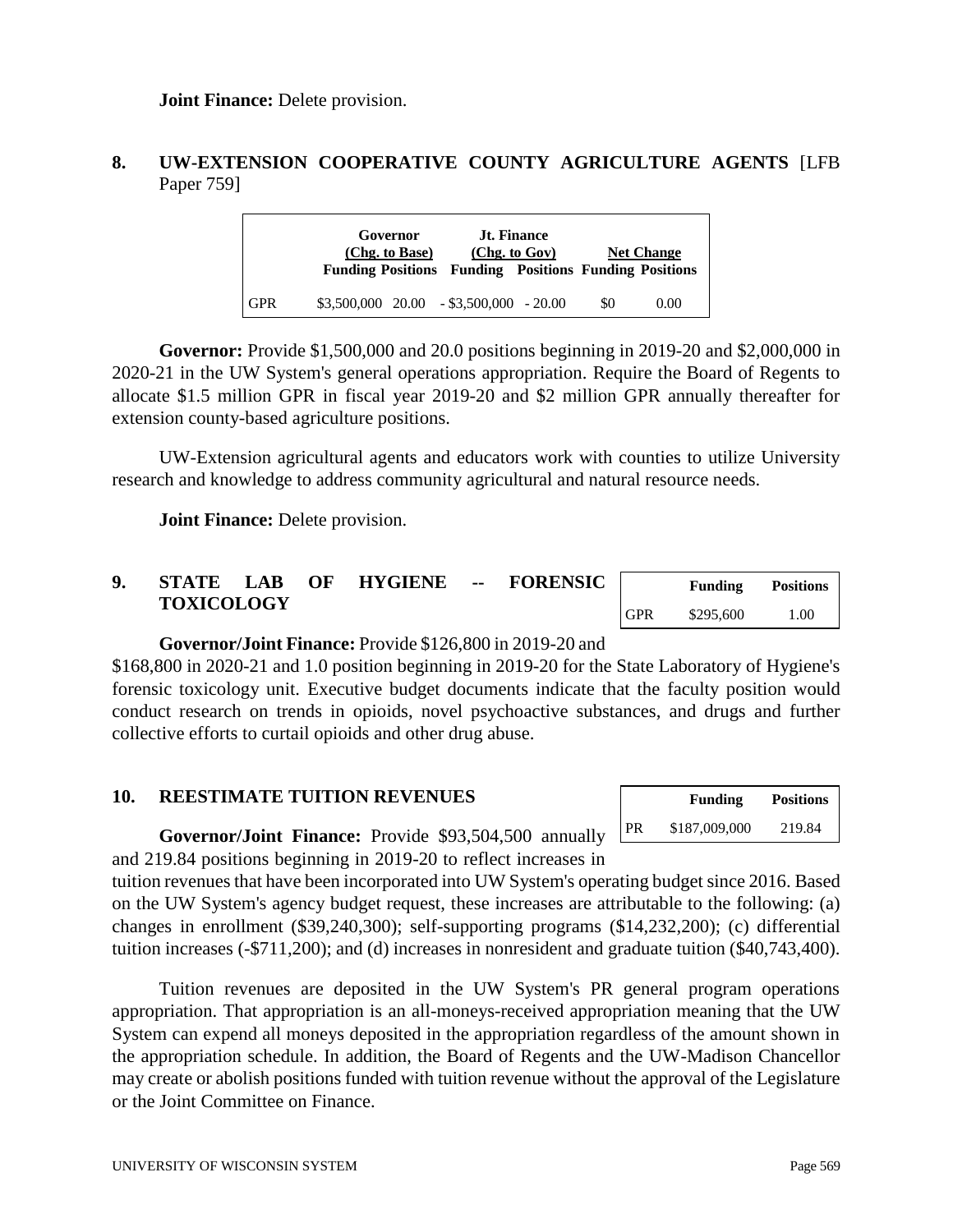#### **11. NONRESIDENT TUITION EXEMPTION FOR UNDOCUMENTED INDIVIDUALS**

Governor: Specify that a person who is a citizen of a country other than the U.S., while they continue to be a resident of Wisconsin, would be entitled to an exemption from UW System nonresident tuition, but not from incidental or other fees, if that person meets all of the following requirements: (a) the person graduated from a high school in Wisconsin or received a declaration of equivalency of high school graduation from Wisconsin; (b) the person was continuously present in this state for at least three years following the first day of attending a high school in Wisconsin or immediately preceding receipt of a declaration of equivalency of high school graduation; and (c) the person enrolls in an institution and provides that institution with proof that the person has filed or will file an application for a permanent resident visa with U.S. Citizenship and Immigration Services as soon as the person is eligible to do so. Specify that this provision would first apply to persons who enroll for the semester or session following the effective date of the bill.

Current law allows the Board of Regents to charge different tuition rates to resident and nonresident students. Current law also includes nonresident tuition exemptions, under which certain nonresident students pay resident tuition rates. The bill would create an additional nonresident tuition exemption for a person who is not a legal permanent resident of the United States and who meets the criteria specified in the bill.

**Joint Finance:** Delete provision.

#### **12. SUPPLEMENTAL PAY PLAN AND PERFORMANCE** [LFB Paper 760]

**Governor:** Specify that, during the 2019-21 biennium, the Board of Regents may provide supplemental pay plans, in addition to the 2019-21 state compensation plan, for all of its employees, other than employees assigned to UW-Madison. In addition, specify that, during the 2019-21 biennium, the Chancellor of UW-Madison may provide supplemental pay plans, in addition to the 2019-21 state compensation plan, for all employees assigned to UW-Madison. Require the Chancellor to submit the supplemental pay plans to the Board of Regents and implement them only with the approval of the Board. Further, prohibit the Board from requesting supplemental funding to pay the costs of the supplemental pay plans, and prohibit the Board from requesting any funding of increases in salary and fringe benefit costs provided in these plans through the UW System agency budget request. Additionally, specify that, for each fiscal year of the 2019-21 biennium, instead of allocating \$26,250,000 for performance based funding, the Board of Regents may allocate all or a portion of that amount to fund the supplemental pay plans allowed under the bill. If the Board allocates a portion of that amount for supplemental pay plans, the Board is required to allocate the remainder to distribute to institutions under the performance based formula. The \$26,250,000 GPR for performance based funding is included in the annual base budget of the UW System.

**Joint Finance:** Delete provision.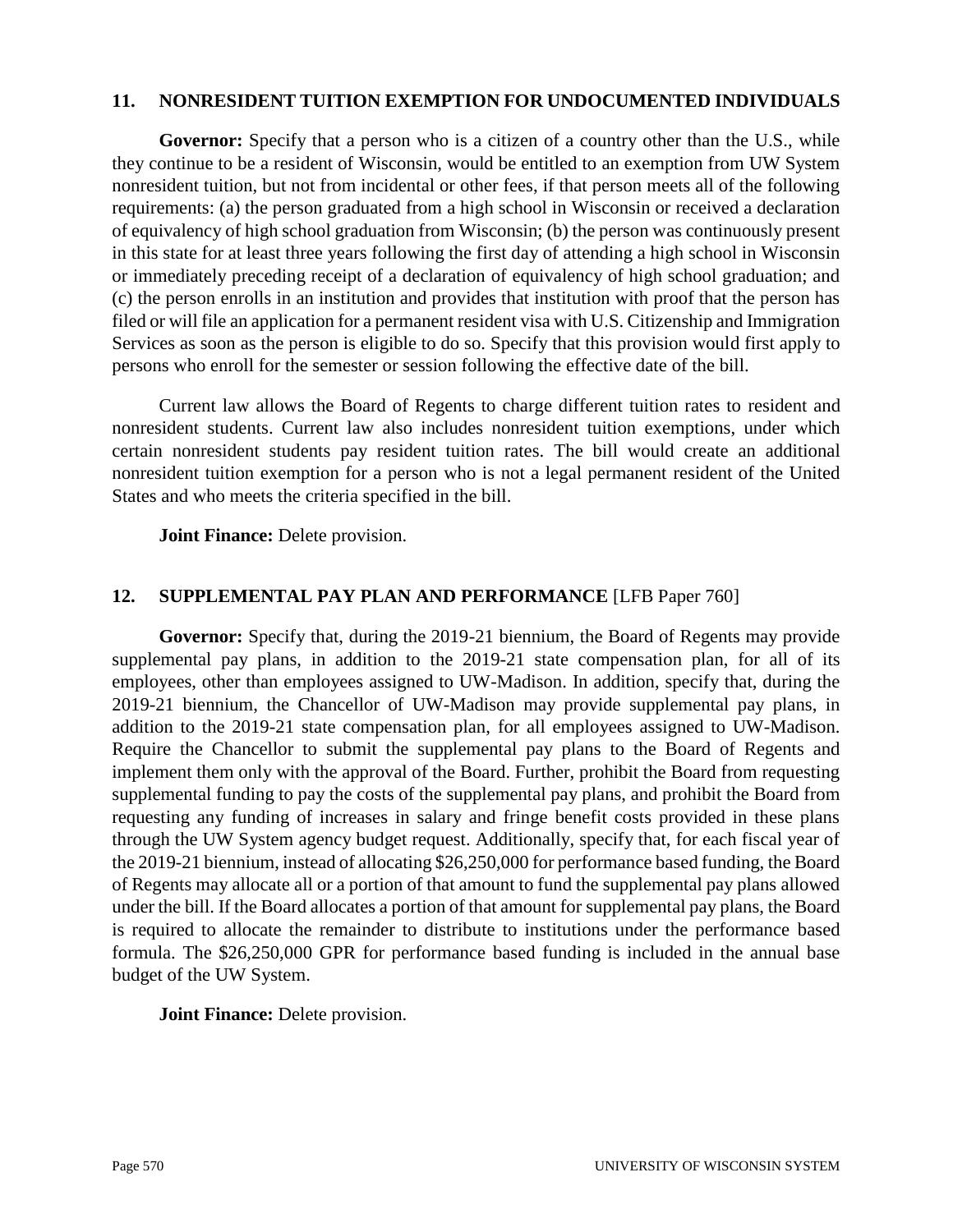#### **13. PERFORMANCE FUNDING ALLOCATIONS**

**Governor:** Modify the current performance funding program to provide that any university, including any branch campus associated with the university as a result of the UW system restructuring, any operational unit of the UW-Madison assigned former functions of the UW-Extension as a result of the system restructuring, and any operational unit of System Administration assigned former functions of the UW-Extension as a result of the system restructuring are included as "institutions" for the purposes of the allocation of performance funding. Define "system restructuring" as the system's restructuring plan approved by the Higher Learning Commission on or about June 28, 2018. In addition, specify that the requirement that the Board of Regents approve a peer group for each institution that includes institutions of higher education with comparable missions and service populations does not apply to operational units assigned former functions of the UW-Extension as a result of the system restructuring.

The 2017-19 budget (2017 Act 59) created the performance funding program for the UW System which establishes the following goals for the UW System: (a) growing and ensuring student access; (b) improving and excelling at student progress and completion; (c) expanding contributions to the workforce; and (d) enhancing operational efficiency and effectiveness. For each goal, the Board of Regents was required to identify at least four metrics to measure an institution's progress toward meeting the goal. The Board was authorized to specify different metrics for UW-Extension (units assigned former UW-Extension functions under the bill). Act 59 also required the Board to develop a formula for distributing the \$26.25 million provided in 2018- 19 among the institutions based on each institution's performance with respect to the metrics subject to approval by the Joint Committee on Finance. In April, 2018, the Joint Committee on Finance approved the outcomes-based funding formula proposal submitted by the UW System. Because of the ongoing restructuring of the UW System, UW Colleges and UW-Extension were removed from consideration for the outcomes-based funding formula. Under the bill, all units of the UW-System would be eligible for funding under the formula.

**Joint Finance:** Delete provision.

#### **14. ENVIRONMENTAL EDUCATION GRANTS** [LFB Paper 761]

|            | Governor<br>(Chg. to Base) | <b>Jt. Finance</b><br>(Chg. to Gov) | <b>Net Change</b> |
|------------|----------------------------|-------------------------------------|-------------------|
| <b>SEG</b> | \$500,000                  | $-$ \$500,000                       | \$0               |

Governor: Provide \$250,000 annually from the conservation fund and create an environmental education grant program. Under the environmental education grant program, require UW-Stevens Point to award grants to nonprofit corporations, and public agencies including county, city, village, town, public inland lake protection and rehabilitation districts, lake sanitary districts, or school districts, or agencies of those public agencies or the state, for the development, dissemination, and presentation of environmental education programs. Require programs to be funded on an 18-month basis. In addition, specify that no grant could be awarded under the program unless the grant recipient matches at least 25 percent of the amount of the grant. Provide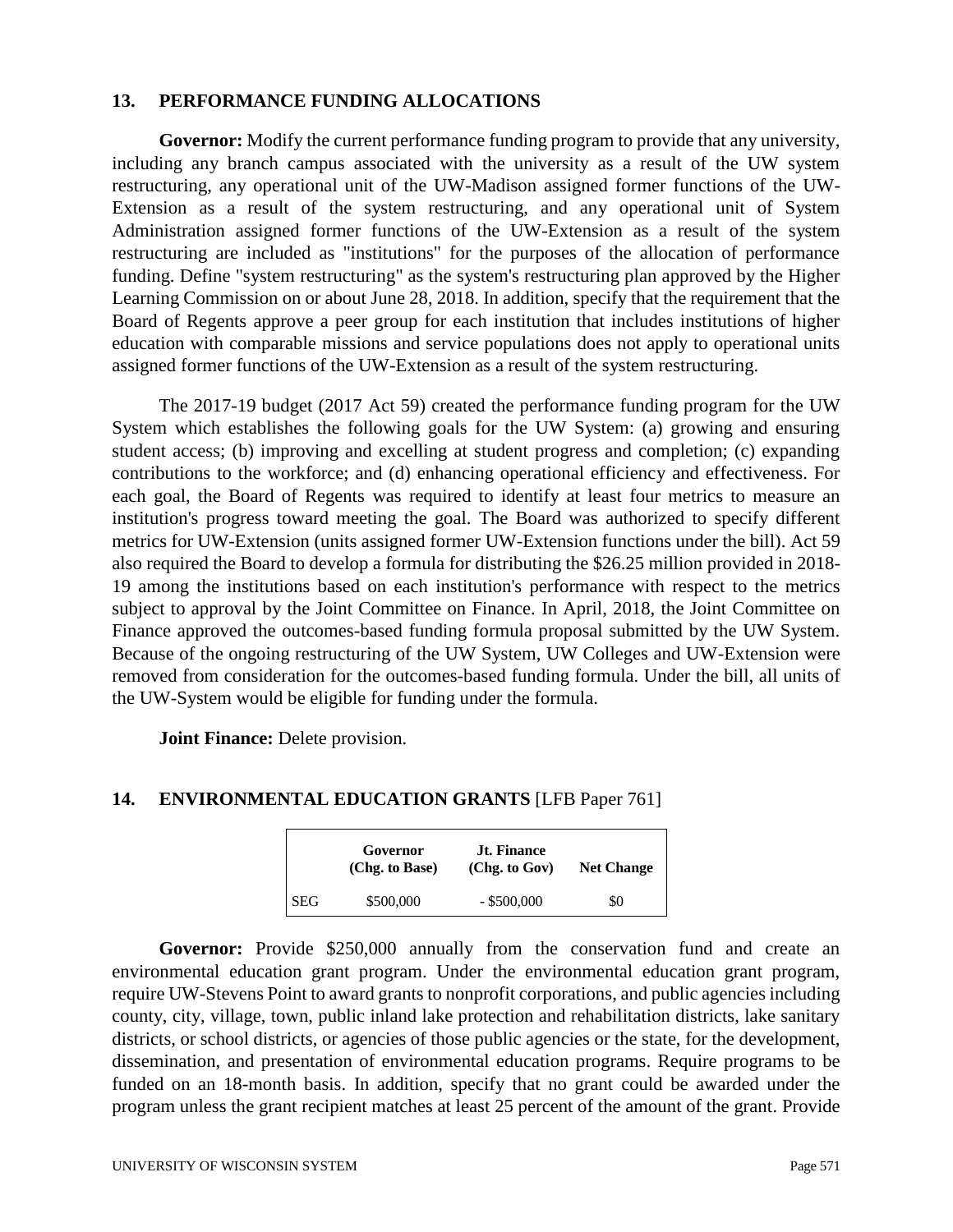that matching moneys could include private funds and in-kind contributions. Specify that grants from the program could not be used to replace funding available from other sources. Further, provide that no more than one-third of the total amount awarded in grants in any fiscal year could be awarded to state agencies.

Require UW-Stevens Point to consult with all of the following to assist in identifying needs and establishing priorities for environmental education, including needs for teacher training, curriculum development and the development and dissemination of curriculum materials: (a) the State Superintendent of Public Instruction; (b) other UW System institutions with expertise in the field of environmental education; and (c) conservation and environmental groups, including youth organizations and nature and environmental centers. Require the Board of Regents to, in consultation with the Chancellor and faculty of UW- Stevens Point, promulgate rules establishing the criteria and procedures for awarding grants under the program. If the amount in the appropriation is insufficient in any fiscal year to fund all applications for grants, require UW-Stevens Point to use the priorities established in consultation with other entities for awarding grants. Further, require UW-Stevens Point to seek private funds to support the grant program.

**Joint Finance:** Delete provision.

# **15. UW-STEVENS POINT PAPER SCIENCE PROGRAM**

**Governor/Joint Finance:** Delete current law that specifies that \$78,000 must be allocated for the paper science program from an appropriation under the UW System with \$136,700 of annual base funding from the conservation fund. Further, require that the Board of Regents ensure that at least 1.0 full-time equivalent position, funded from this appropriation, is created in the paper science program at UW-Stevens Point.

Under current law, the appropriation is restricted to \$78,000 annually for the paper science program and the remaining balance for grants to forest cooperatives. Under the bill, the appropriation would provide the amounts in the schedule of appropriations (\$136,700) for the paper science program and grants to forestry cooperatives.

## **16. PHYSICIAN AND DENTIST LOAN ASSISTANCE PROGRAM**

|            | Governor<br>(Chg. to Base) | <b>Jt. Finance</b><br>(Chg. to Gov) | <b>Net Change</b> |
|------------|----------------------------|-------------------------------------|-------------------|
| <b>SEG</b> | \$120,000                  | $-$ \$120,000                       | \$0               |

**Governor:** Provide \$60,000 SEG annually over annual base level funding of \$250,000 SEG and \$488,700 PR from the critical access hospital assessment fund for the physician and dentist and health care provider loan assistance programs. Specify that dentists who agree to practice in one or more eligible practice areas or dental health shortage areas in Wisconsin and who agree to practice in a rural area are eligible for loan repayment of up to \$100,000 by the UW Board of Regents under the physician and dentist loan assistance program and subject to current loan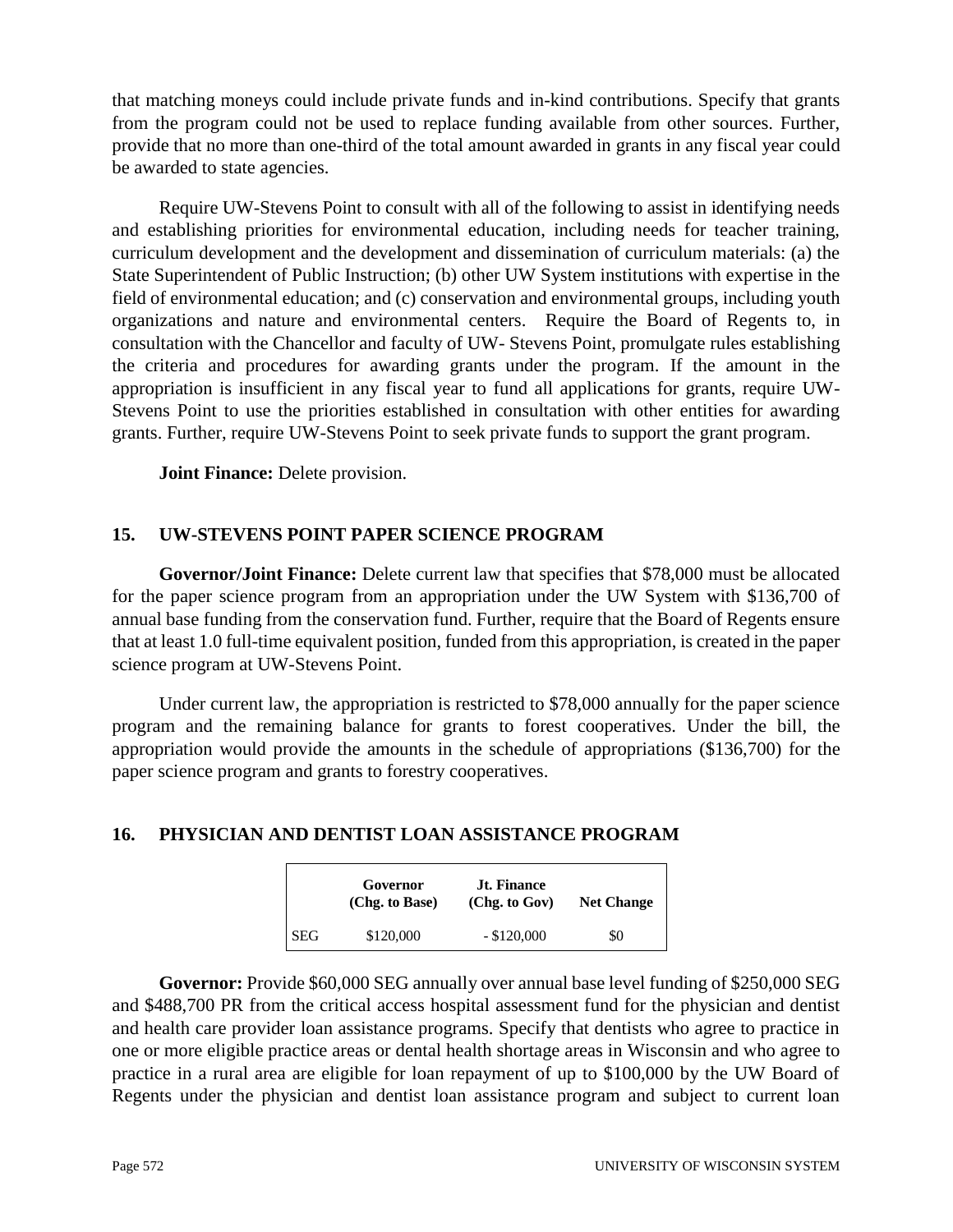repayment terms that apply to physicians practicing in rural areas under that program. Specify that this first applies to dentists whose applications for the physician and dentist loan assistance program are received on the effective date of the bill.

Currently, under the physician and dentist loan assistance program, the UW Board of Regents may repay up to \$50,000 in education loans on behalf of a physician or dentist who agrees to practice in one or more eligible practice areas or dental health shortage areas in this state. For physicians who additionally agree to practice in a rural area, the UW Board of Regents may make loan repayments of up to \$100,000. Under the bill, dentists who additionally agree to practice in a rural area would also be eligible for loan repayments of up to \$100,000.

**Joint Finance:** Delete provision.

## **17. HEALTH CARE PROVIDER LOAN ASSISTANCE**

**Governor:** Expand eligibility to dental therapists under the health care provider loan assistance program. The bill would create a license to practice dental therapy (see "Safety and Professional Services").

Under the health care provider loan assistance program, the Board may repay up to \$25,000 in education loans on behalf of a health care provider, defined as a dental hygienist, physician assistant, nurse midwife, or nurse-practitioner, who agrees to practice in one or more eligible practice areas in this state.

Funding from this program is drawn from the same appropriations as the physician and dentist loan program in the previous entry.

**Joint Finance:** Delete provision.

## **18. DUAL ENROLLMENT** [LFB Paper 593]

Governor: Delete the early college credit program under which high school students can take courses offered by the UW System under current law (see "Public Instruction -- Choice and Charter"). Instead, create a dual enrollment program under which a student attending high school in Wisconsin may be admitted as a non-degree student and may enroll in courses of instruction offered for transcripted credit at any UW institution. Specify that for a student to enroll in such courses, the student must meet the requirements and prerequisites of the course, and there must be space available in the course. Define "transcripted credit" as a program under which the institution in which a high school student is enrolled awards postsecondary credit for successful course completion and issues a transcript from the institution documenting successful completion of the course and the credits awarded for the course, if such a transcript is requested.

Require the Board of Regents to establish policies and implement the program, and to consult with DPI and coordinate with school districts and the governing bodies of private schools where the high school students are enrolled in establishing the program. Prohibit the Board of Regents from charging any tuition, academic fees, or segregated fees to any high school student,